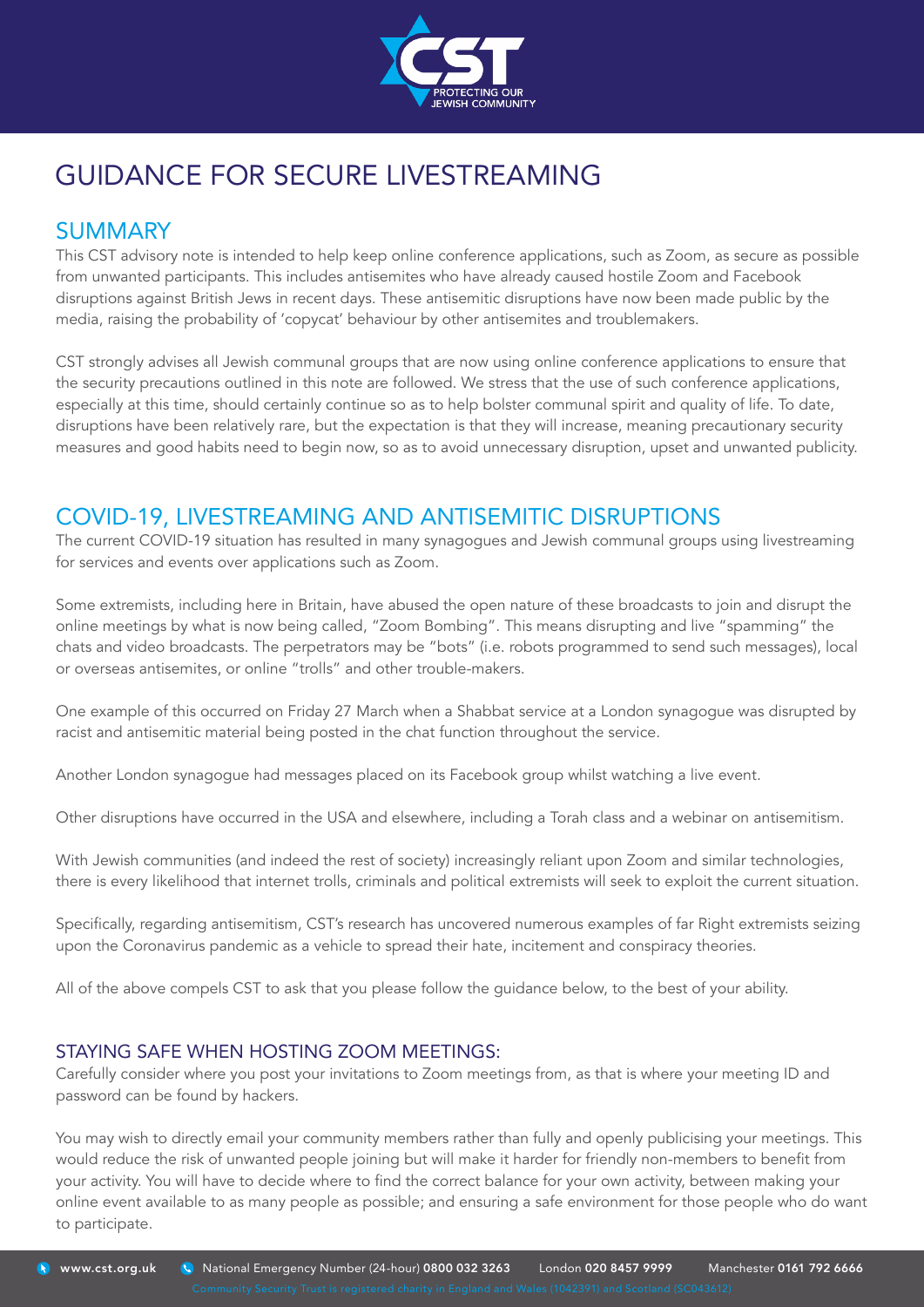

#### ZOOM SAFETY CHECKLIST:

Before Meeting:

- ▶ Disable autosaving chats
- **Disable file transfer**
- Disable screen sharing for non-hosts
- Disable remote control

- During Meeting:
	- Assign at least two co-hosts  $\triangleright$  Mute all participants
- ▶ Disable annotations
- ▶ Use per-meeting ID, not personal ID
- **Disable "Join Before Host"**
- **Enable "Waiting Room"**
- $\triangleright$  Lock the meeting, if all attendees are present

If you are "Zoombombed":

- **•** Remove problematic users and disable their ability to re-join when asked
- **Lock the meeting to prevent additional disruption**

*Instructions for how to perform all of these steps are listed below.*

# SAFETY MEASURES FOR ZOOM MEETING HOSTS

### WHEN SCHEDULING OR SETTING UP A MEETING YOU WILL HOST:

#### SET SAFE MEETING DEFAULT SETTINGS

On the Zoom Settings page, turn off participant controls:

- 1. Sign into Zoom.us.
- 2. Click on the Settings link on the upper right (it looks like a gear symbol).
- 3. On the right side of the page, turn off: autosaving chats, file transfer, screen sharing, and remote control.

#### ASSIGN A CO-HOST

For larger meetings, identify a co-host or two ahead of time whose role is to be a virtual room monitor and manage order during the meeting by managing the participants.

Co-hosts are assigned during a meeting and cannot start a meeting.

- 1. Sign into Zoom.us.
- 2. Click on the Settings link on the left of the screen.
- 3. Scroll down to the Co-host option on the Meeting tab and verify that the setting is enabled.
- 4. Turn on Co-Host. If a verification dialog displays, choose Turn On to verify the change.

#### ASSIGN A PER-MEETING ID, DON'T USE YOUR PERSONAL MEETING ID

Avoid using your Personal Meeting ID (PMI) to host public events. Your PMI is basically one continuous meeting your personal virtual space; and once it is published, others can join at any time.

#### PREVENT SCREEN SHARING BY NON-HOSTS

To prevent participants from screen sharing during a call, use the host controls at the bottom of the window, click the arrow next to Share Screen and then choose Advanced Sharing Options.

Under "Who can share?" choose "Only Host" and close the window. You can also lock the Screen Share by default for all of your meetings in your web settings.